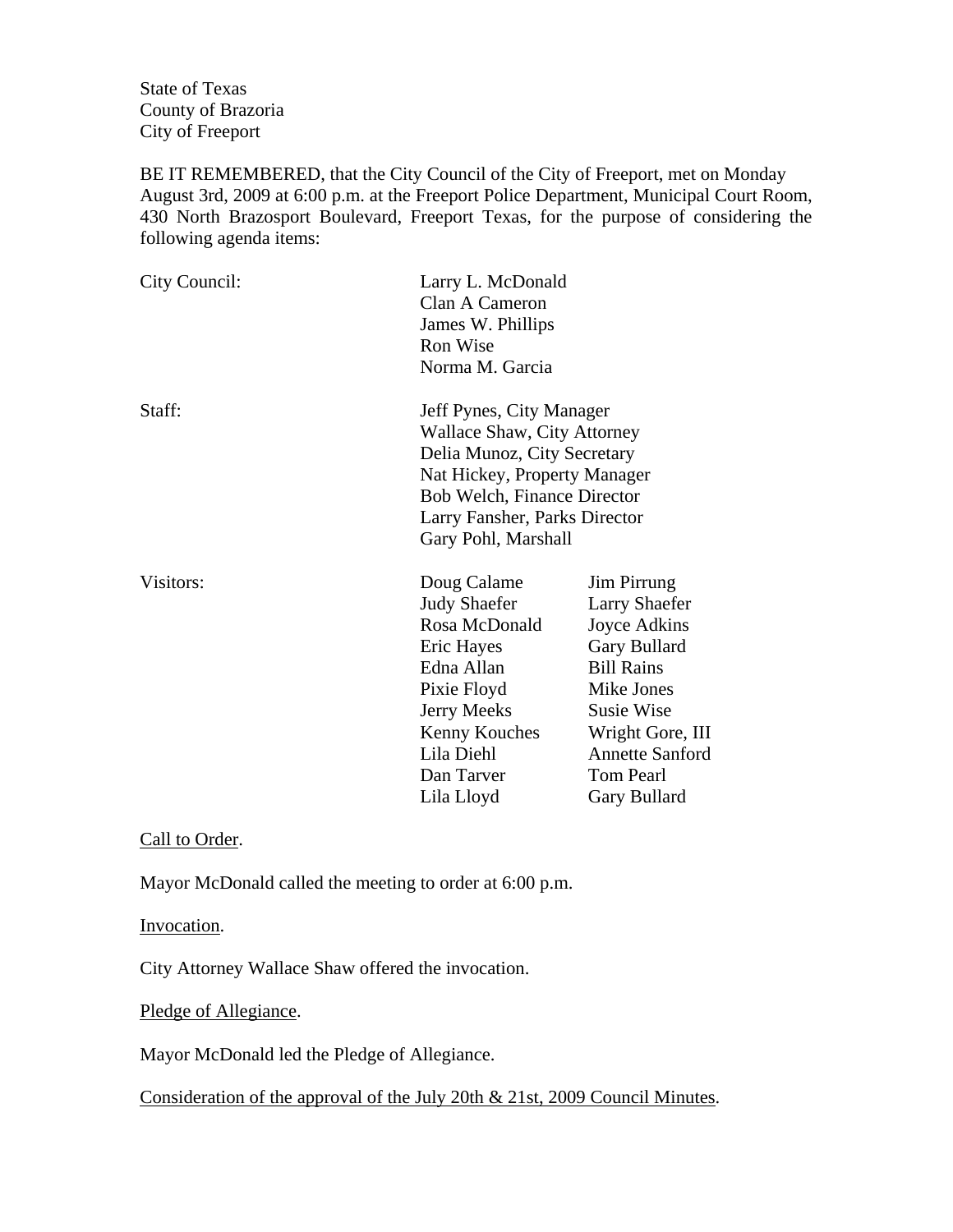On a motion by Councilman Cameron, seconded by Councilman Phillips, with all present voting "aye", Council unanimously approved the July 20th  $\&$  21<sup>st</sup>, 2009 Council Minutes.

Attending Citizens and Their Business.

Pixie Floyd of 832 Leder Street, Clute voiced her opinion on the water feature at downtown Memorial Park. She said it was a good thing for the kids, but opposed the location. She had concerns on safety and the liability to the City. Lots of traffic on 4th Street, Broad Street and 2nd Street.

Tom Pearl of 1710 W. 10th, addressed Council on street lights that are not working, between  $8<sup>th</sup>$  and  $11<sup>th</sup>$  Street, speeding is out of control on 8th through 10th Street in the residential area. Light poles have for sale signs, garage sale signs, advertising businesses; bushes on Business Hwy. 288 need trimming.

Annette Sanford of 510 W. Broad complained that there are no lights on the 600 Block of West 1st Street.

Consideration of the approval of Resolution No. 2009-2196 appointing Joyce Adkins, Reuben Cuellar, Edward T. Garcia and Diane Williams for a full term to the Planning Commission.

On a motion by Councilman Cameron, seconded by Councilman Phillips, with all present voting "aye", Council unanimously approved Resolution No. 2009-2196 appointing Joyce Adkins, Reuben Cuellar, Edward T. Garcia and Diane Williams for a full term to the Planning Commission.

Consideration of the approval of Resolution No. 2009-2197 reappointing Joyce Girouard, Nancy Hughes, Margie Edwards, James Walker and June Strambler for a full term to the Library Board of said City.

On a motion by Councilman Cameron, seconded by Councilman Phillips, with all present voting "aye", Council unanimously approved Resolution No. 2009-2198 reappointing Joyce Girouard, Nancy Hughes, Margie Edwards, James Walker and June Strambler for a full term to the Library Board of said City.

Consideration of the approval of Resolution No. 2009-2198 appointing Clan Cameron for the remainder of the unexpired term of the Brazosport Water Authority Board.

On a motion by Councilman Phillips, seconded by Mayor McDonald, with all present voting "aye", Council unanimously approved Resolution No. 2009-2198 appointing Clan Cameron for the remainder of the unexpired term to the Brazosport Water Authority Board.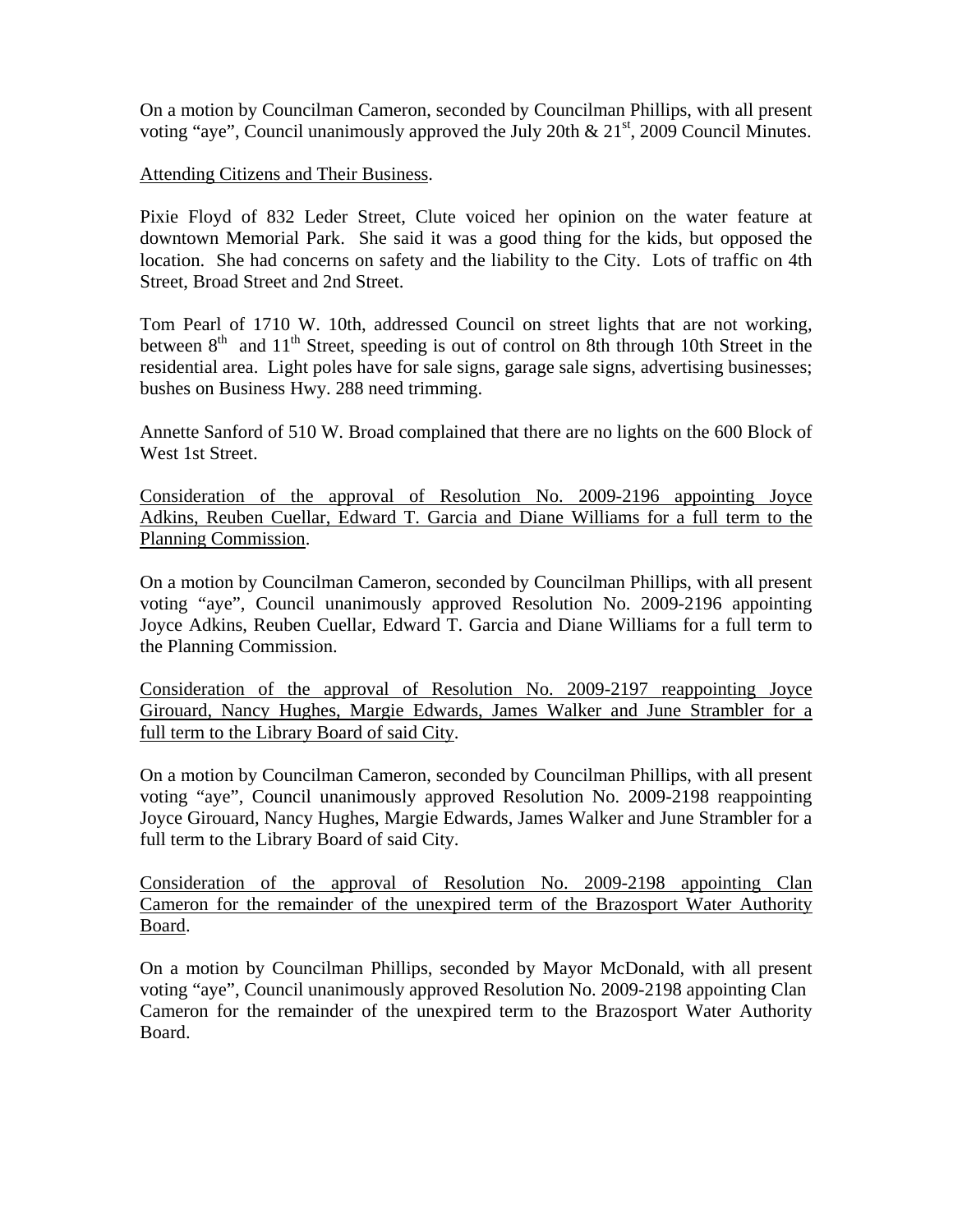Consideration of the approval of Resolution No. 2009-2199 appointing William W. Rains, Jim Pirrung, John Greer and Tim Closs for a full term to the Board of Adjustment of said City.

On a motion by Councilman Cameron, seconded by Councilman Phillips, with all present voting "aye", Council unanimously approved Resolution No. 2009-2199 appointing William W. Rains, Jim Pirrung, John Greer and Tim Closs for a full term to the Board of Adjustment of said City.

Consideration of the approval of Resolution No. 2009-2200 appointing Sandra Barbree, Ken Tyner and one other person to be selected by the City Council for a full term to the Urban Renewal Board of said City.

This item reagendaed.

Consideration of the approval of Resolution No. 2009-2201 appointing Susan Pettijohn, Margaret L. McMahon, Nicolasa Mireles and Eddie Virgil for a full term to the Beautification/Parks and Recreation Committee of said City.

On a motion by Councilman Cameron, seconded by Councilwoman Garcia, with all present voting "aye", Council unanimously approved Resolution No. 2009-2201 appointing Susan Pettijohn, Margaret L. McMahon, Nicolasa Mireles and Eddie Virgil for a full term to the Beautification/Parks and Recreation Committee of said City.

Consideration of the approval of Resolution No. 2009-2202 appointing Lila Diehl, Sandra Wood-Wicke, William W. Rains and one other person to be selected by the City Council to the Economic Development Corporation of said City.

On a motion by Councilman Wise, seconded by Councilman Cameron, with all present voting 3 to 2, Council approved Resolution No. 2009-2202, appointing Lila Diehl, Sandra Wood-Wicke, William W. Rains, and Jack Taylor to be selected by the City Council to the Economic Development Corporation of said City. Councilman Phillips and Councilman Garcia opposed.

Consideration of the approval of Resolution No. 2009-2203 appointing one other person to be selected by the City Council to replace Johnny McQuaig to an expired term of the Economic Development Corporation of said City.

On a motion by Councilman Wise, seconded by Councilman Cameron, with all present voting 3 to 2, Council approved Resolution No. 2009-2203 appointing Larry Shaefer to replace Johnny McQuaig to an expired term of the Economic Developlement Corporation of said City. Councilman Phillips and Councilwoman Garcia opposed.

Consideration of the approval of Resolution No. 2009-2204 appointing Sandra Barbree, Joshua Pettijohn, Lila Lloyd and Sandra Leavey for a full term to the Historical Commission and Main Street Advisory Board of said City.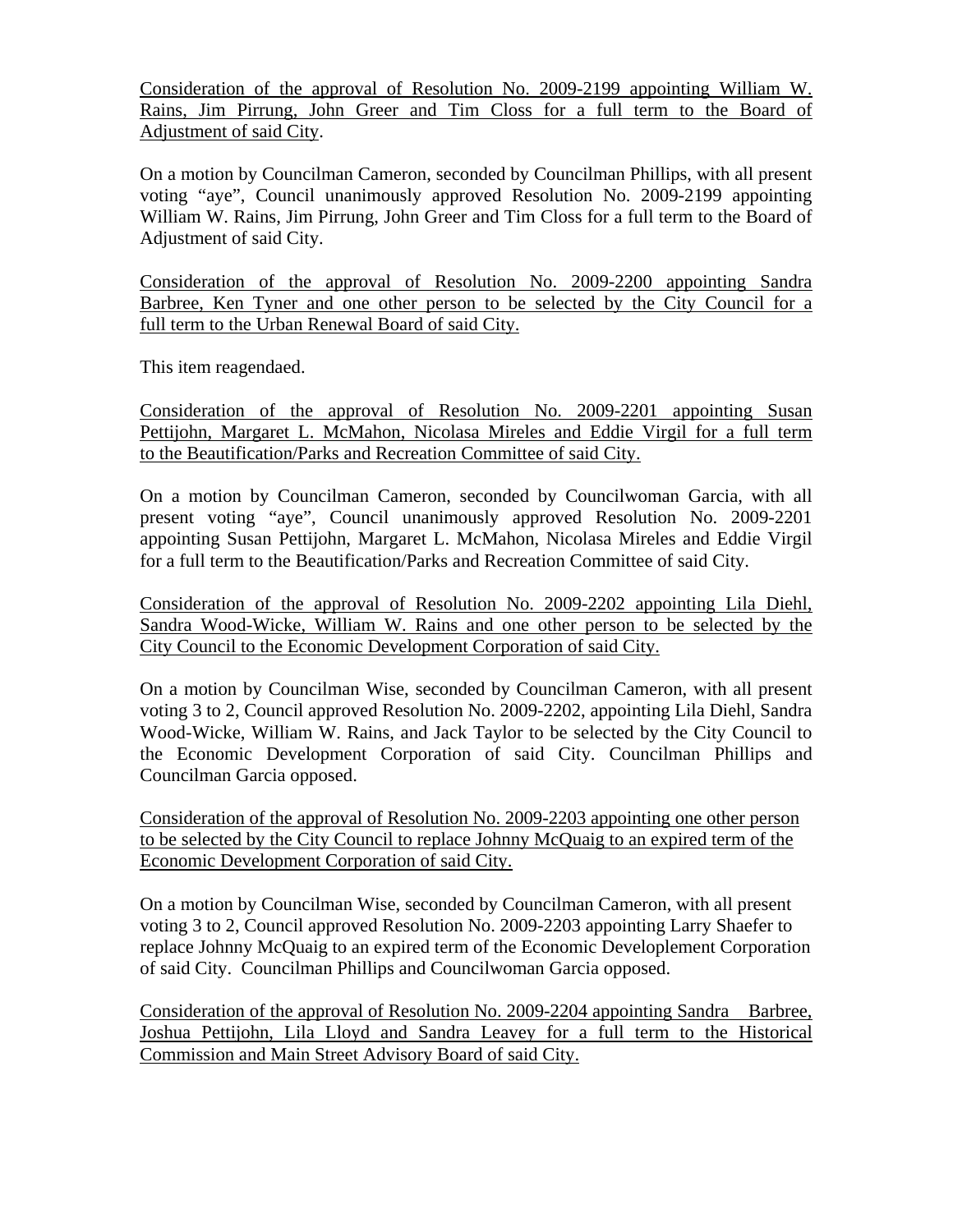On a motion by Councilman Cameron, seconded by Councilman Phillips, with all present voting "aye", Council unanimously approved Resolution No. 2009-2204 appointing Sandra Barbree, Joshua Pettijohn, Lila Lloyd and Sandra Leavey for a full term to the Historical Commission and Main Street Advisory Board of said City.

Consideration of the approval of Resolution No. 2009-2205 appointing Mary Darnell, Beverly Garrison, Martha Westbrook and Dana Glenn for a full term to the Senior Citizens Commission of said City.

On a motion by Councilman Cameron, seconded by Councilwoman Garcia, with all present voting "aye", Council unanimously approved Resolution No. 2009-2205 appointing Mary Darnell, Beverly Garrison, Martha Westbrook and Dana Glenn for a full term to the Senior Citizens Commission of said City.

Consideration of the approval of Ordinance No. 2009-2222 authorizing the Mayor to execute and the City Secretary to attest a professional services agreement with Perdue, Brandon, Fielder, Collins, & Mott, LLP for the collection of delinquent court fees and fines generated by the Municipal Court of the City.

On a motion by Councilman Wise, seconded by Councilman Cameron, with all present voting 4 to l, Council approved Mr. Pynes' recommendation to approve Ordinance No. 2009-2222 authorizing the Mayor to execute and the City Secretary to attest a professional services agreement with Perdue, Brandon, Fielder, Collins, & Mott, LLP for the collection of delinquent court fees and fines generated by the Municipal Court of the City. Councilwoman Garcia opposed.

Consideration of the approval of setting August 17th, 2009, 6:00 p.m. as the date for a Public Hearing on the propose budget for the fiscal year 2009-2010.

On a motion by Councilman Cameron, seconded by Councilman Phillips, with all present voting "aye", Council unanimously approved setting August 24, 2009, 6:00 p.m. as the date for a Public Hearing on the proposed budget for the fiscal year 2009-2010.

Consideration of the approval of updating and authorizing the Mayor to sign an Interlocal Agreement with TML Intergovernmental Employees Benefits Pool.

On a motion by Councilman Cameron, seconded by Councilman Wise, with all present voting "aye", Council unanimously approved updating and authorizing the Mayor to sign an Interlocal Agreement with TML Intergovernmental Employees Benefits Pool.

Mayor McDonald opened the work session at 6:34 p.m.

## **Work Session**

## Discussion regarding the Mexican Consular ID Card program.

This item was tabled.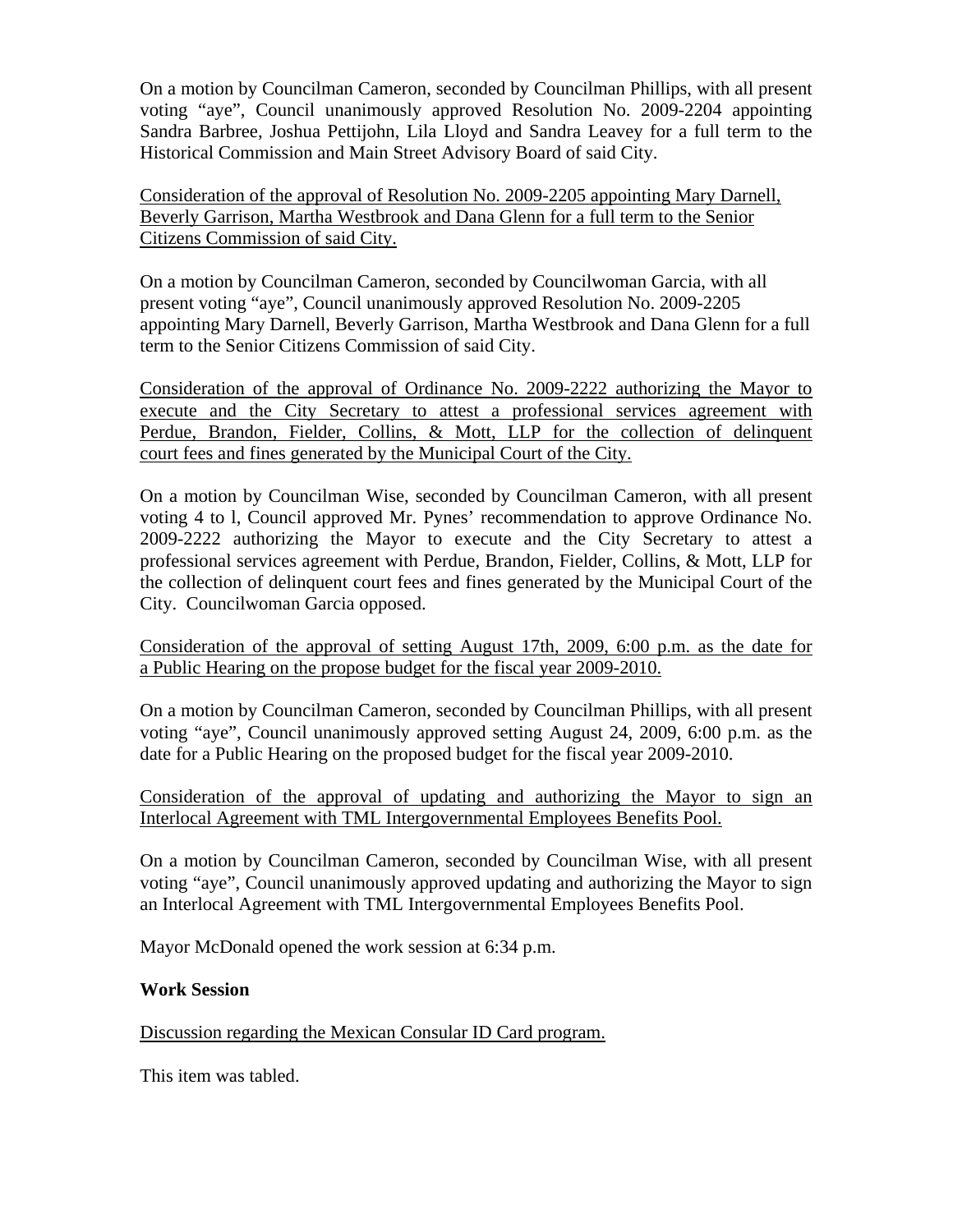Discussion concerning readopting a tax abatement and reinvestment zone policy and readopting guidelines and criteria.

Bob Welch, Finance Director reviewed the propose commercial and residential tax abatement application, reinvestment zone policy and guidelines and criteria. He cited the statute requiring that these guidelines be readopted every two years. The last amendment was in 2007, no changes were made at this time. Councilman Wise stated that he was not aware of the City offering tax abatement applications. He asked if the residents were aware and if they could be notified through the building department or the water department billing.

Discussion regarding contracting Perdue, Brandon, Fielder, Collins & Mott L.L.P., to collect delinquent court fees and fines.

Doug Calame from Perdue, Brandon, Fielder, Collins & Mott L.L. P. discussed and answered Councils questions. Mr. Pynes advised Council to contract with the firm for the collection of the fees and to impose an additional collection fee in the amount of 30% on each debt that is more than 60 days past due. Councilwoman Garcia objected to the additional fee and felt issuing a warrant had more power or success in collecting.

Discussion concerning Waste Management contract and alternate rates and service options.

Mr. Pynes said Waste Management's contracts ends October 31, 2009. It's a good time to think about what the City needs. Gary Bullard of Waste Management's Marketing and Sales personnel is looking on options to lower the cost. There are several options of pickup; each option has its own rate and depends on the number of times to pick per week. Stan Harrison with Waste Managements spoke on the last correspondence, describing the options and costs. The current rate is \$21.70.

Councilman Phillips also talked about the good and bad spells. Presently complaints were down significantly. Waste Management loses lots of carts. Some of the carts are going missing, destroyed or in the middle of the street and getting run over.

 Mrs. Annette Sanford, senior citizen asked if she was charged when no trash was put out. She also asked about the heavy trash pickup and rate. Joyce Adkins said the reason for going with Waste Management was because the can system was supposed to be more efficient. Mr. Gary Bullard asked the City to meet and discuss the needs and rates.

Mayor McDonald closed the work session and opened the Executive Session at 7:23 p.m.

## **Executive Session**

- A. Section 551.074, Government Code Deliberations concerning the duties and responsibilities, to wit:
	- City Manager-Jeff Pynes